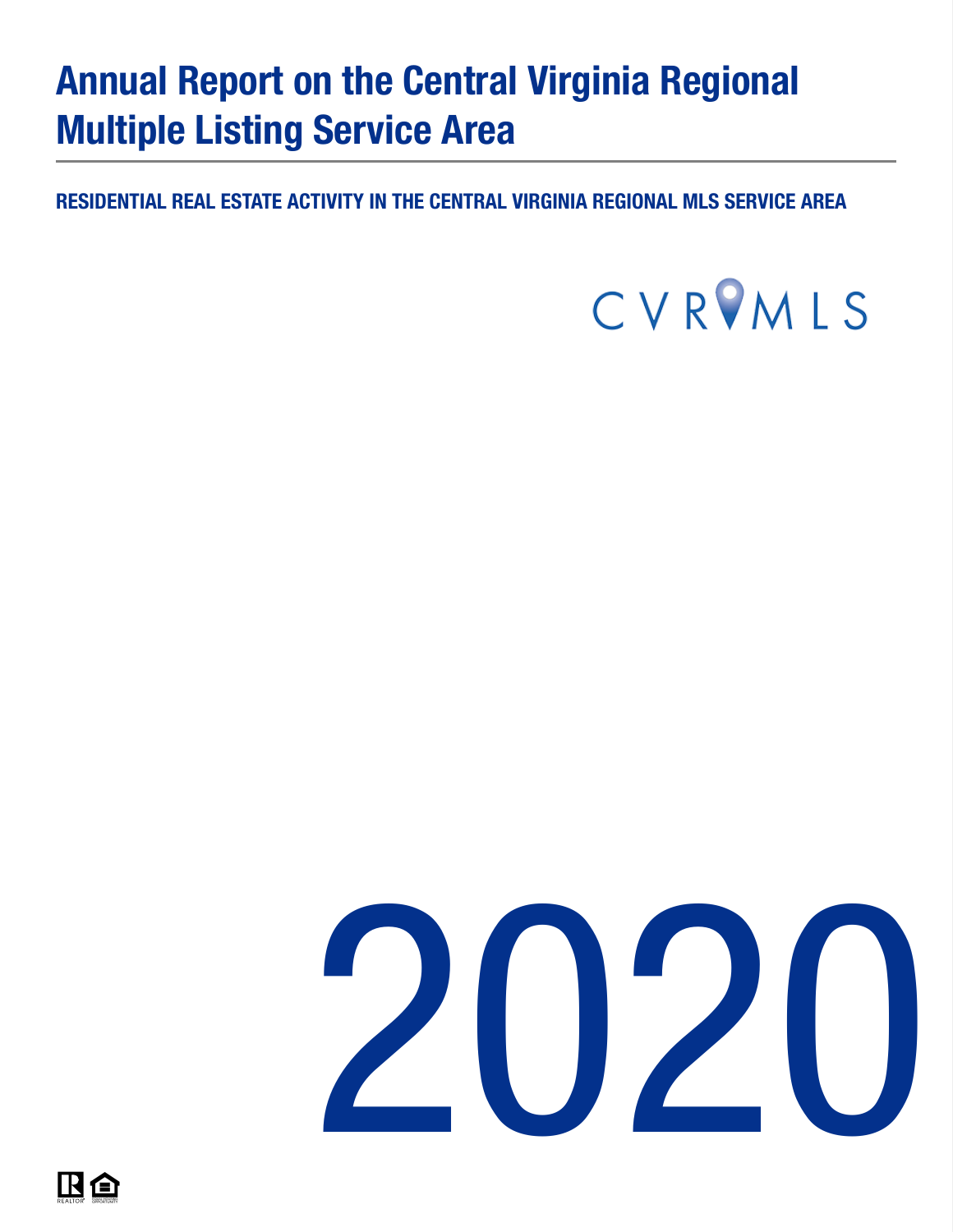The 2020 housing market was unexpectedly turbulent towards the end of the first quarter due to the pandemic that spread across the country. As the first wave of COVID-19 hit in the spring, housing market activity slowed substantially before staging a dramatic comeback just a couple months later.

Buyer activity was the leader again in 2020. With mortgage interest rates setting record lows multiple times throughout the year and a strong drive by many buyers to secure a better housing situation - in part due to the new realities brought on by COVID-19 - many segments of the market experienced a multiple-offer frenzy not seen in the last 15 years or more.

While markedly improved from their COVID-19 spring lows, seller activity continued to lag buyer demand, which had strengthened the ongoing seller's market for most housing segments as inventories remain at record lows.

Sales: Pending sales increased 14.6 percent, closing 2020 at 25,169. Closed sales were up 8.7 percent to finish the year at 23,703.

**Prices:** Home prices were up compared to last year. The overall median sales price increased 7.7 percent to \$280,000 for the year. Single Family home prices were up 9.6 percent compared to last year, and Condo/Town home prices were up 5.2 percent.

**Listings:** There were 1,972 active I istings at the end of 2020, down 50.1 percent. New listings decreased by 2.2 percent to finish the year at 28,338.

**Sales by Property Type:** Days on Market for Single Family were down to 32 days, and Condo/Town was down to 34 days. Percent of list price received was up to 99.3 percent for Single Family and up slightly to 99.8 percent for Condo.

Sales by Price Range: The number of homes sold in the \$99,999 price range fell 27.9 percent to 876 homes. Homes sold in the \$450,000 or more price range were up 30.2 percent to 3,808 homes.

Sales by Bedrooms: Increases in sales prices occurred across homes of all sizes over the last year. In 2020, properties with 1 bedroom or less saw the greatest increase at 17.0 percent. The highest percent of original list price received at sale went to properties with 3 bedrooms at 101.0 percent.

The housing market in 2020 proved to be incredibly resilient, ending the year on a high note. Home sales and prices were higher than 2019 across most market segments and across most of the country. Seller activity recovered significantly from the COVID-19 spring decline, but overall activity was still insufficient to build up the supply of homes for sale.

As we look to 2021, signals suggest buyer demand will remain elevated and tight inventory will continue to invite multiple offers and higher prices across much of the housing inventory. Mortgage rates are expected to remain low, helping buyers manage some of the increases in home prices and keep them motivated to lock in their housing costs for the long term. These factors will provide substantial tailwinds for the housing market into the new year.

#### Table of Contents

- 3 Quick Facts
- **5** Price Range Review
- **6** Property Type Review
- 7 Bedroom Count Review
- 8 Area Historical Inventory of Homes for Sale
- 9 Area Historical Median Prices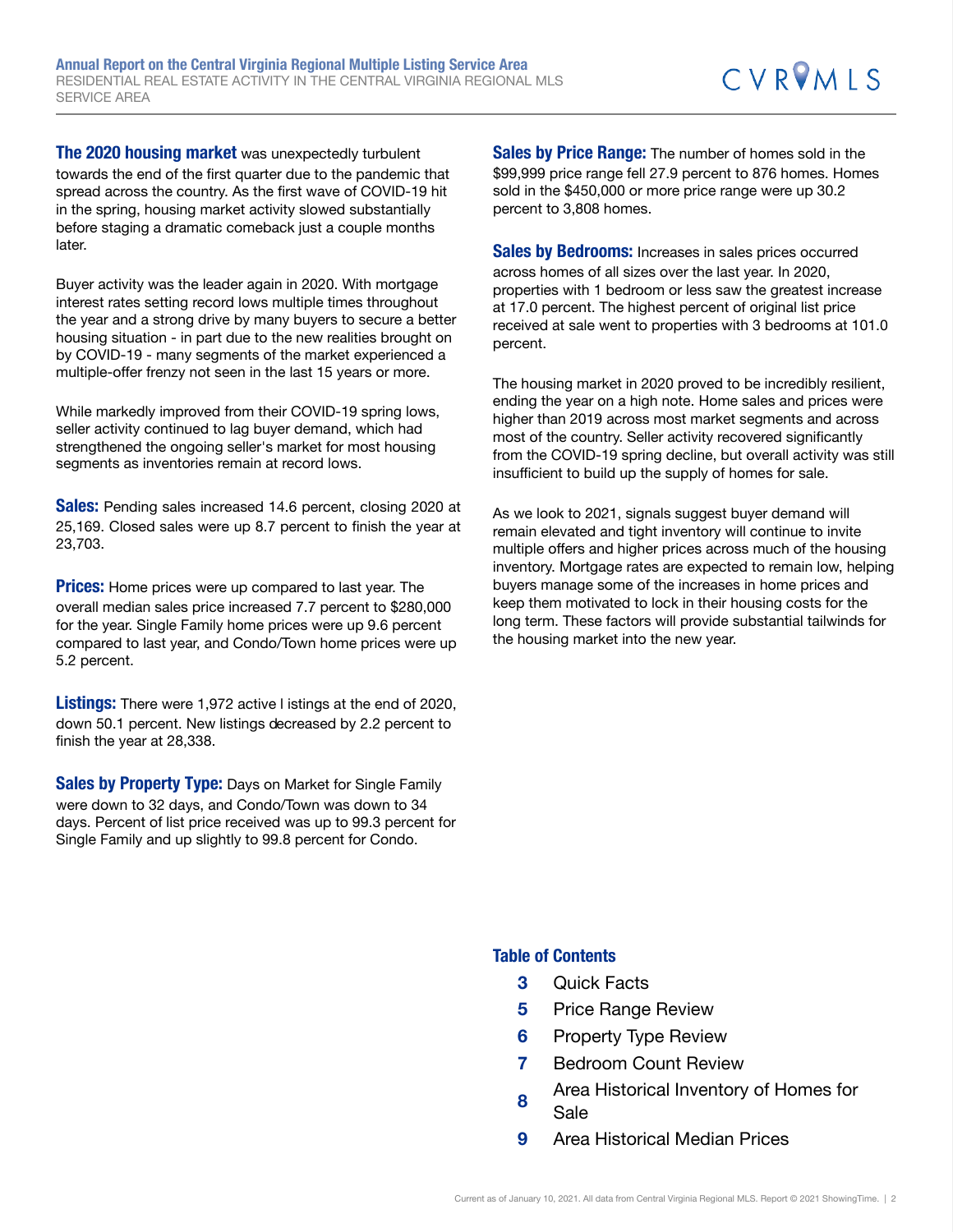## Quick Facts

## CVRPMLS

### New Listings



#### Top 10 Areas: Change in New Listings from 2019

| <b>Hanover County</b>      | $+13.8%$ |
|----------------------------|----------|
| King and Queen County      | $+10.4%$ |
| King William County        | $+6.8%$  |
| New Kent County            | $+5.4%$  |
| <b>Goochland County</b>    | $+4.7%$  |
| <b>Chesterfield County</b> | $+0.7%$  |
| Dinwiddie County           | $-0.8%$  |
| Powhatan County            | $-3.4%$  |
| <b>Hopewell City</b>       | $-4.5%$  |
| Petersburg City            | - 4.9%   |

### Closed Sales



#### Top 10 Areas: Change in Closed Sales from 2019

| Petersburg City            | $+26.4%$ |
|----------------------------|----------|
| <b>Goochland County</b>    | $+21.8%$ |
| New Kent County            | $+20.7%$ |
| <b>Hanover County</b>      | $+20.3%$ |
| Amelia County              | $+18.8%$ |
| Dinwiddie County           | $+16.0%$ |
| Powhatan County            | $+14.5%$ |
| King William County        | $+11.1%$ |
| <b>Chesterfield County</b> | $+8.5%$  |
| <b>Hopewell City</b>       | $+8.2%$  |
|                            |          |

### Pending Sales



#### Top 10 Areas: Change in Pending Sales from 2019

| TOP TO ATOUS, UNUING IN I UNUING OUIDO NOME EUTO |          |
|--------------------------------------------------|----------|
| <b>Goochland County</b>                          | $+39.2%$ |
| King and Queen County                            | $+34.2%$ |
| New Kent County                                  | $+33.4%$ |
| Petersburg City                                  | $+27.5%$ |
| Dinwiddie County                                 | $+25.9%$ |
| <b>Hanover County</b>                            | $+25.4%$ |
| King William County                              | $+23.2%$ |
| Amelia County                                    | $+21.0%$ |
| <b>Chesterfield County</b>                       | $+18.3%$ |
| Powhatan County                                  | $+14.5%$ |
|                                                  |          |

### Inventory of Homes for Sale



#### Top 10 Areas: Change in Homes for Sale from 2019

| King and Queen County      | $-23.1%$ |
|----------------------------|----------|
| King William County        | $-24.6%$ |
| <b>Charles City County</b> | $-29.4%$ |
| New Kent County            | - 29.7%  |
| <b>Hanover County</b>      | $-30.3%$ |
| <b>Richmond City</b>       | $-30.4%$ |
| <b>Goochland County</b>    | $-36.1%$ |
| Amelia County              | $-37.8%$ |
| Dinwiddie County           | $-52.9%$ |
| <b>Chesterfield County</b> | $-55.0%$ |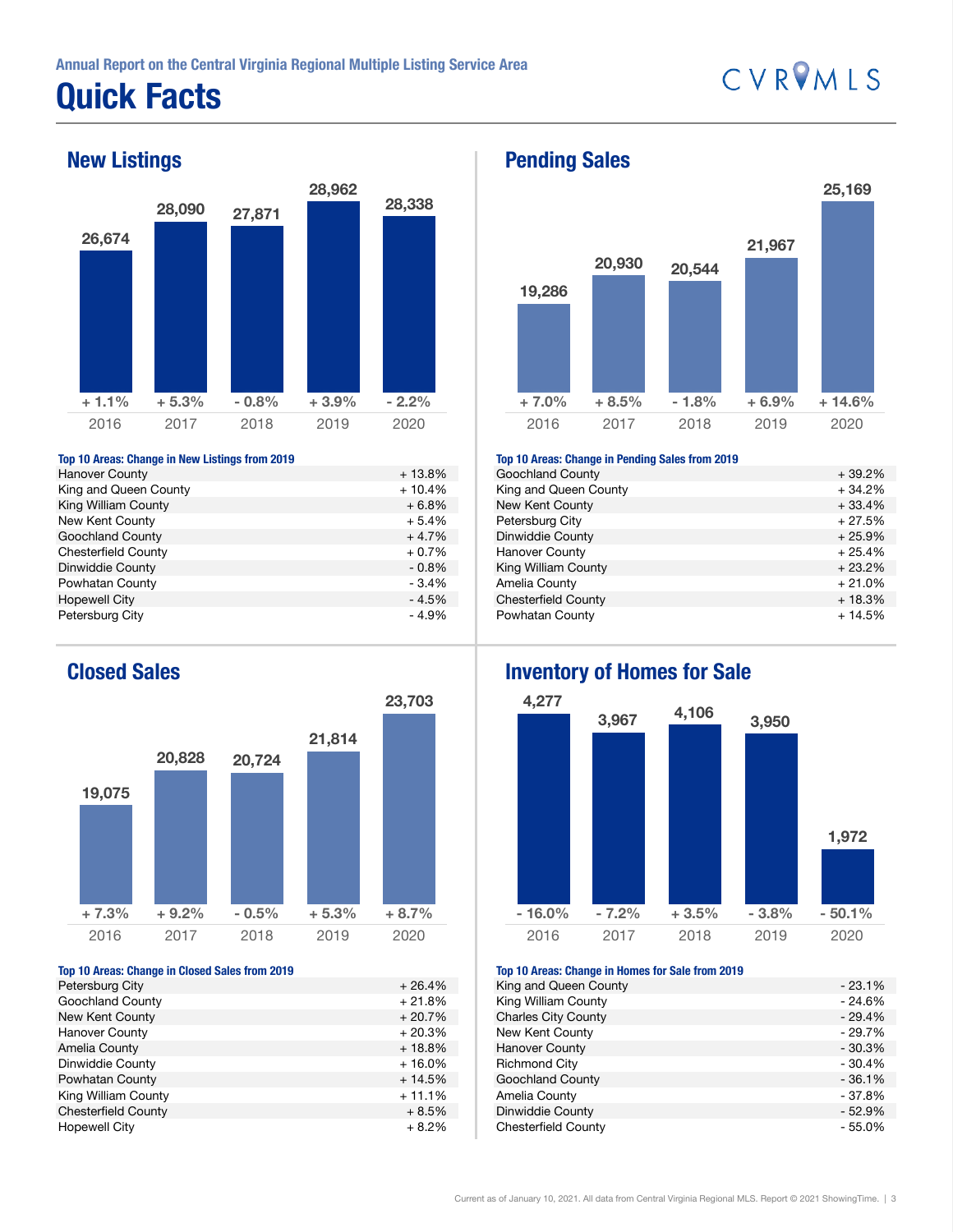## Quick Facts



### Median Sales Price



#### Top 10 Areas: Change in Median Sales Price from 2019

| <b>Hopewell City</b>         | $+19.6%$ |
|------------------------------|----------|
| Petersburg City              | $+17.3%$ |
| <b>Richmond City</b>         | $+13.7%$ |
| New Kent County              | $+12.6%$ |
| King William County          | $+12.4%$ |
| Dinwiddie County             | $+11.0%$ |
| Powhatan County              | $+10.8%$ |
| King and Queen County        | $+10.6%$ |
| <b>Colonial Heights City</b> | $+10.4%$ |
| <b>Goochland County</b>      | $+9.1%$  |

### Days on Market Until Sale



#### Top 10 Areas: Change in Days on Market from 2019

| <b>Goochland County</b>     | $+14.9%$ |
|-----------------------------|----------|
| Amelia County               | $0.0\%$  |
| Dinwiddie County            | $0.0\%$  |
| King William County         | $-4.0%$  |
| New Kent County             | $-10.9%$ |
| <b>Hanover County</b>       | - 13.9%  |
| <b>Prince George County</b> | $-15.2%$ |
| <b>Henrico County</b>       | $-16.7%$ |
| <b>Chesterfield County</b>  | - 17.6%  |
| <b>Hopewell City</b>        | - 18.6%  |

#### Average Sales Price



#### Top 10 Areas: Change in Avg. Sales Price from 2019

| 100 10 Arouo, 011ango in Arg. 0ano 11100 11011 2010 |          |
|-----------------------------------------------------|----------|
| Petersburg City                                     | $+17.6%$ |
| Dinwiddie County                                    | $+14.4%$ |
| <b>Hopewell City</b>                                | $+13.9%$ |
| <b>Richmond City</b>                                | $+13.4%$ |
| King William County                                 | $+12.0%$ |
| Powhatan County                                     | $+10.7%$ |
| <b>Goochland County</b>                             | $+9.0%$  |
| <b>Hanover County</b>                               | $+8.8%$  |
| <b>Colonial Heights City</b>                        | $+8.5%$  |
| New Kent County                                     | $+8.0\%$ |
|                                                     |          |

## Percent of Original List Price Received



#### Top 10 Areas: Change in Pct. of Orig. Price Received from 2019

| <b>Charles City County</b>   | $+5.1%$ |
|------------------------------|---------|
| <b>Hopewell City</b>         | $+3.5%$ |
| King and Queen County        | $+2.5%$ |
| Petersburg City              | $+2.0%$ |
| <b>Colonial Heights City</b> | $+1.6%$ |
| <b>Richmond City</b>         | $+1.5%$ |
| New Kent County              | $+1.5%$ |
| King William County          | $+1.4%$ |
| <b>Henrico County</b>        | $+1.4%$ |
| <b>Chesterfield County</b>   | $+1.3%$ |
|                              |         |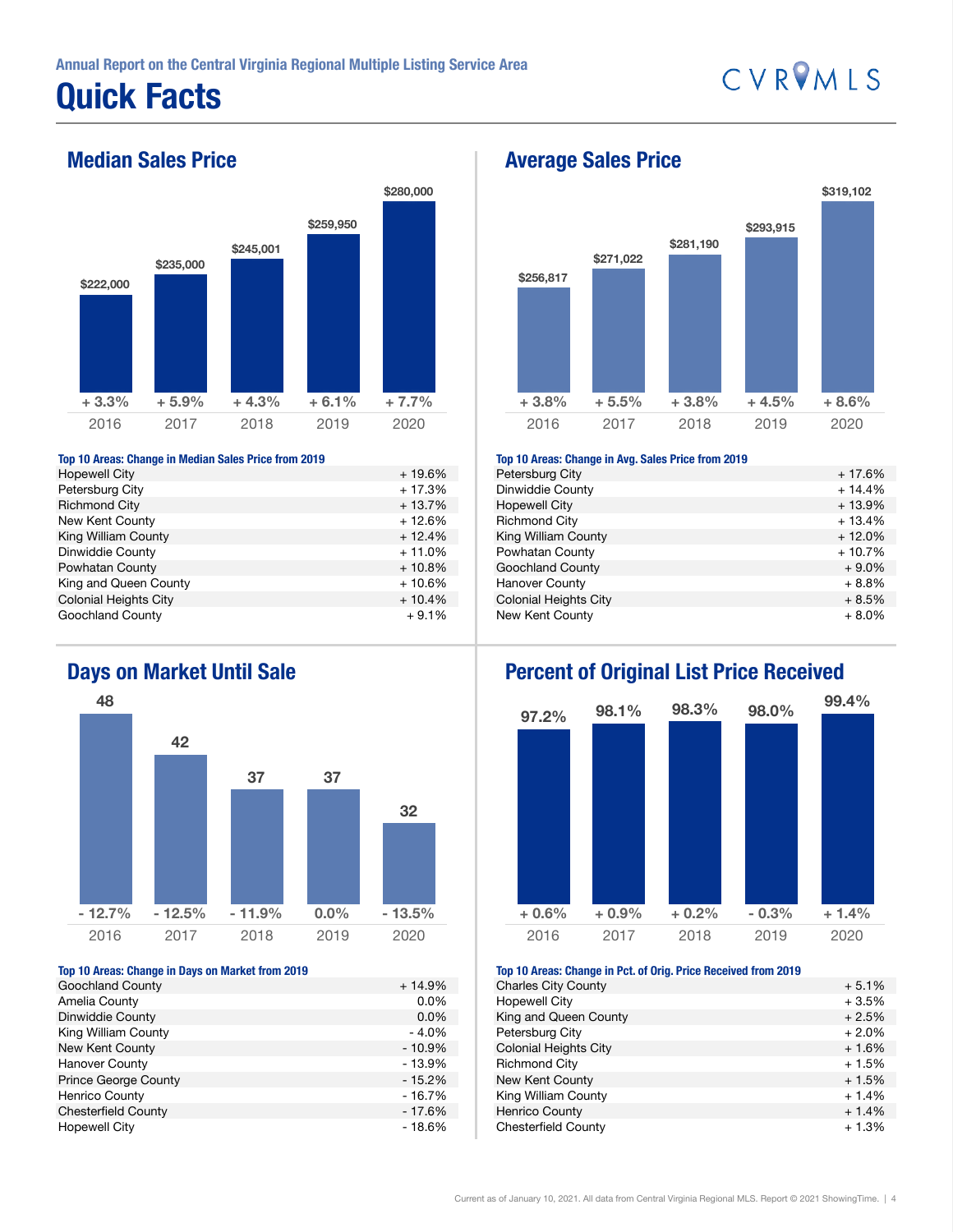### Price Range Review

CVROMLS



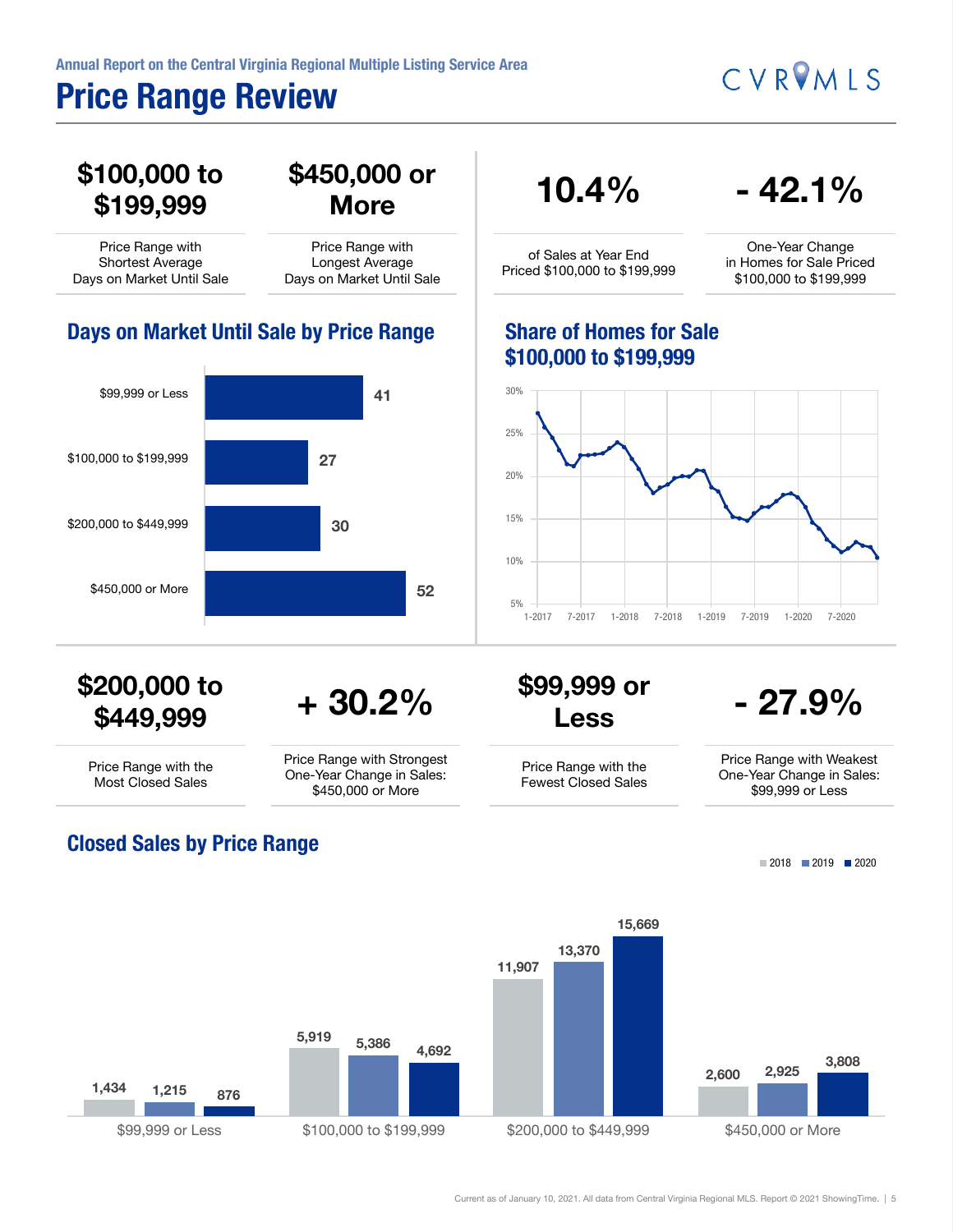## Property Type Review

# CVROMLS

32

34

Average Days on Market Single Family

Average Days on Market Condo/Town

### Days on Market Until Sale



#### Top Areas: Condo/Town Market Share in 2020

| <b>Henrico County</b>        | 24.2% |
|------------------------------|-------|
| <b>Hanover County</b>        | 13.1% |
| <b>Chesterfield County</b>   | 12.0% |
| <b>Richmond City</b>         | 11.9% |
| King William County          | 9.4%  |
| Goochland County             | 4.0%  |
| New Kent County              | 2.6%  |
| <b>Hopewell City</b>         | 2.4%  |
| <b>Colonial Heights City</b> | 2.2%  |
| Petersburg City              | 1.5%  |
| Amelia County                | 0.0%  |
| <b>Charles City County</b>   | 0.0%  |
| Dinwiddie County             | 0.0%  |
| King and Queen County        | 0.0%  |
| Powhatan County              | 0.0%  |

+ 9.6%

+ 5.2%

One-Year Change in Price Single Family

One-Year Change in Price Condo/Town

### Median Sales Price



99.3%

## 99.8%

Pct. of Orig. Price Received Single Family

Pct. of Orig. Price Received Condo/Town

### Percent of Original List Price Received

 $2016$  2017 2018 2019 2020

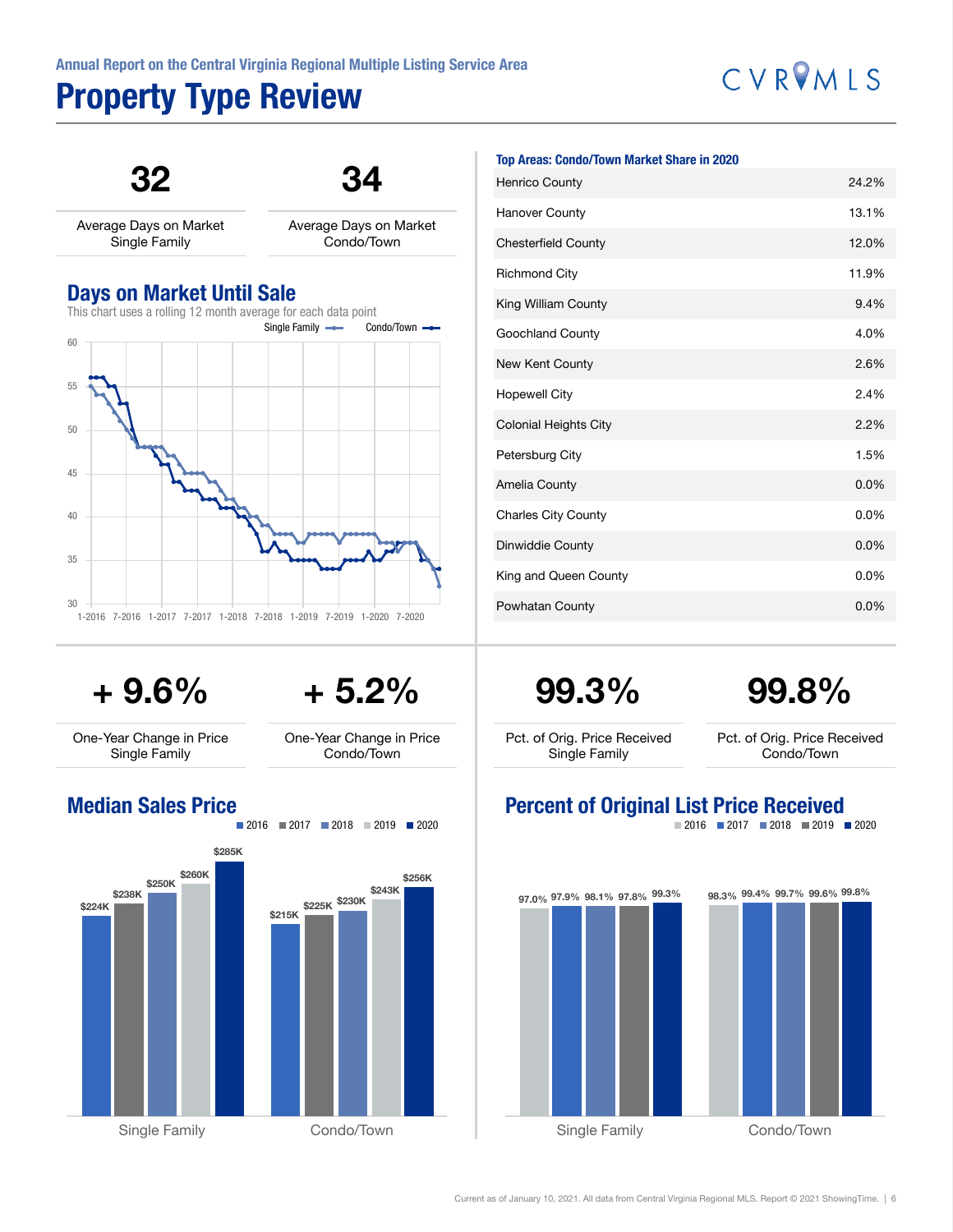### Bedroom Count Review

# CVROMLS



99.0%



Percent of Original List Price Received in 2020 for 1 Bedroom or Less

Percent of Original List Price Received in 2020 for 2 Bedrooms

101.0%

Percent of Original List Price Received in 2020 for 3 Bedrooms

## 100.4%

Percent of Original List Price Received in 2020 for 4 Bedrooms or More

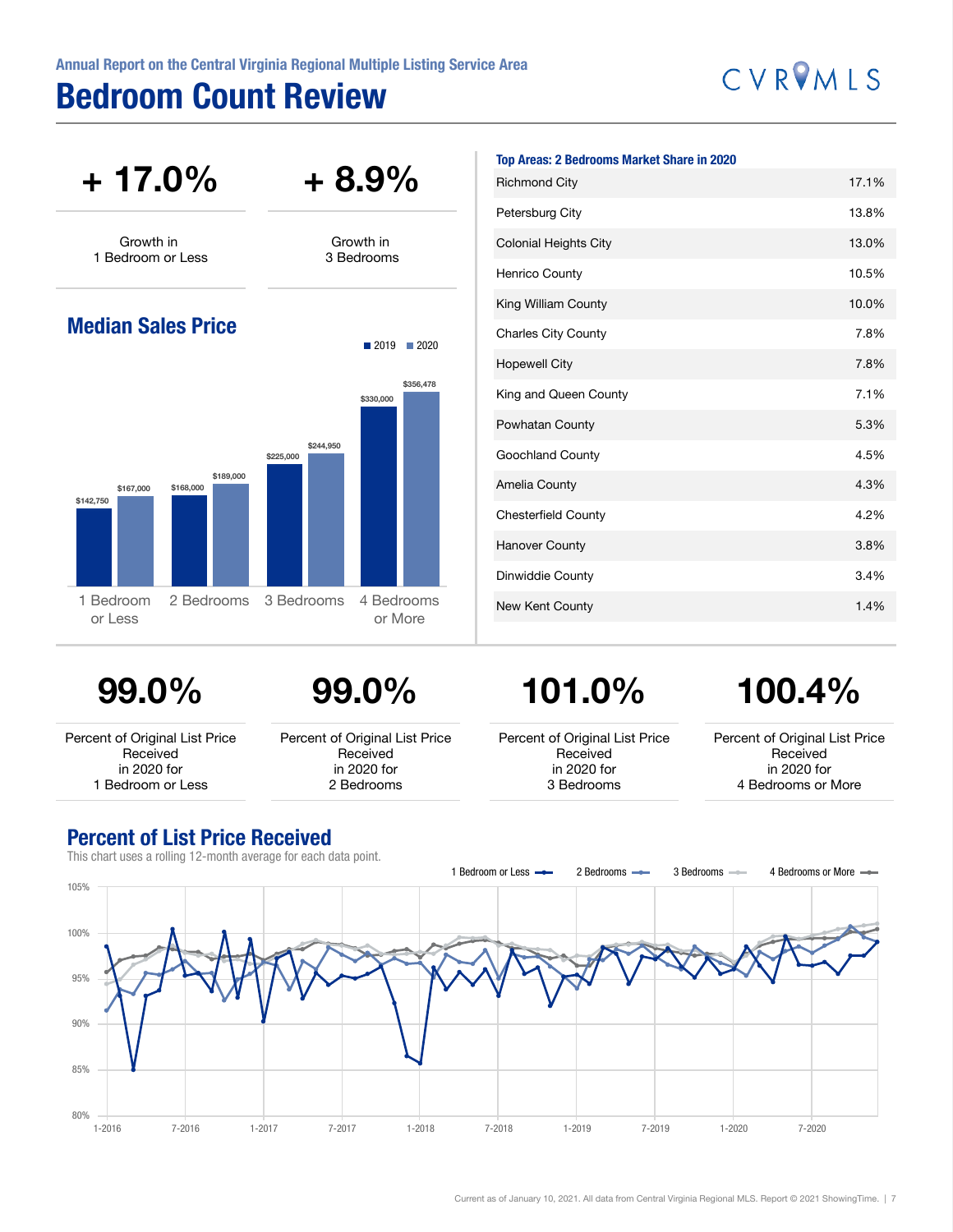## CVRVMLS

## Area Historical Inventory of Homes for Sale

|                              | 2016  | 2017  | 2018  | 2019  | 2020 | Change<br>from 2019 | Change<br>from 2016 |
|------------------------------|-------|-------|-------|-------|------|---------------------|---------------------|
| Amelia County                | 43    | 39    | 40    | 37    | 23   | $-37.8%$            | $-46.5%$            |
| <b>Charles City County</b>   | 10    | 10    | 13    | 17    | 12   | $-29.4%$            | $+20.0%$            |
| <b>Chesterfield County</b>   | 1,122 | 1,110 | 1,149 | 1,059 | 477  | $-55.0%$            | $-57.5%$            |
| <b>Colonial Heights City</b> | 58    | 43    | 55    | 42    | 15   | $-64.3%$            | $-74.1%$            |
| Dinwiddie County             | 90    | 71    | 53    | 70    | 33   | $-52.9%$            | $-63.3%$            |
| Goochland County             | 95    | 115   | 124   | 119   | 76   | $-36.1%$            | $-20.0\%$           |
| <b>Hanover County</b>        | 341   | 344   | 332   | 346   | 241  | $-30.3%$            | $-29.3%$            |
| Henrico County               | 731   | 624   | 687   | 651   | 244  | $-62.5%$            | $-66.6%$            |
| Hopewell City                | 116   | 76    | 94    | 78    | 27   | $-65.4%$            | $-76.7%$            |
| King William County          | 88    | 93    | 77    | 65    | 49   | $-24.6%$            | $-44.3%$            |
| King and Queen County        | 18    | 17    | 17    | 13    | 10   | $-23.1%$            | $-44.4%$            |
| New Kent County              | 85    | 87    | 105   | 101   | 71   | $-29.7%$            | $-16.5%$            |
| Petersburg City              | 159   | 129   | 120   | 147   | 45   | $-69.4%$            | $-71.7%$            |
| Powhatan County              | 148   | 107   | 118   | 116   | 44   | $-62.1%$            | $-70.3%$            |
| Prince George County         | 103   | 83    | 75    | 73    | 27   | $-63.0%$            | $-73.8%$            |
| <b>Richmond City</b>         | 450   | 365   | 416   | 365   | 254  | $-30.4%$            | $-43.6%$            |